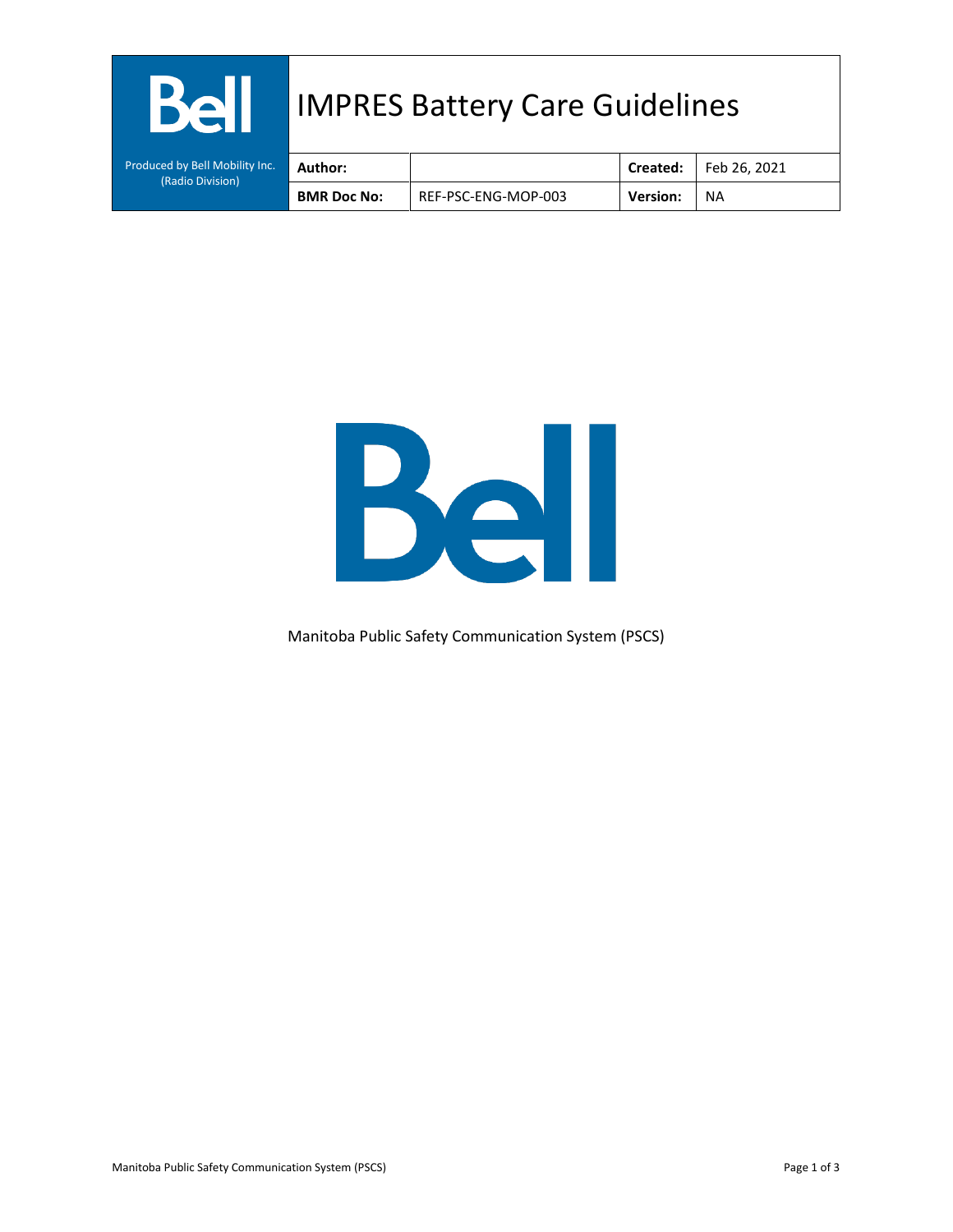## **1. Proper IMPRES Battery Care Starts with Initialization**

A Motorol[a IMPRES battery](http://www.magnumelectronics.com/Batteries-for-Motorola-Radios-s/10747.htm) must be initialized by a[n IMPRES charger](http://www.magnumelectronics.com/motorola-impres-conditioning-chargers-s/7583.htm) the first time it is charged. This process is indicated by a **STEADY YELLOW** light on the charger indicator (the same as if the battery were reconditioning). The process is automatic, includes an initial reconditioning of the battery, and begins charging upon completion of this process.

This process requires approximately 12 hours depending on the capacity. Do not remove the battery from the charger until the **STEADY GREEN** light is on.

# **2. IMPRES Automatic Battery Conditioning**

Motorola IMPRES Adaptive Chargers, when used in conjunction with a Motorola IMPRES battery, have the ability to determine the appropriate time to recondition the battery. When an IMPRES battery is properly inserted into the charger, the charger determines if it is appropriate to recondition the battery. If the battery needs reconditioning, the charger automatically indicates a **STEADY YELLOW**.

This process may take up to 12 hours to complete, depending upon the state of charge and capacity rating of the battery when it is inserted. It is important to note, for this process to be effective, the IMPRES battery must be allowed to complete the recondition/recharge process. Leave the battery in the charger until the charger indicates a **STEADY GREEN**. At the completion of the recondition cycle, the charger automatically recharges the IMPRES battery.

### **3. How to Terminate the IMPRES Conditioning Process**

At any time during the reconditioning process of a Motorola IMPRES battery (**STEADY YELLOW** indication), reconditioning may be terminated by removing and reinserting the battery back into the charger within 5 seconds. This causes the charger to terminate the reconditioning process and begin the charging process. The charger indicator changes to a **STEADY RED**. The charger will attempt to recondition the battery at the next battery insertion.

# **4. Manually Initiating the IMPRES Reconditioning Process**

Within 2-1/2 minutes of the initial insertion of an IMPRES battery (**STEADY RED** indication), remove and reinsert the battery within 5 seconds to manually force reconditioning to occur. The charger indicator changes from a **STEADY RED** to a **STEADY YELLOW**. This forces the charger to recondition and automatically recharge the battery. This is a useful feature to have when IMPRES batteries have been in storage for several months or longer. Two or three manual recondition cycles may be required to rejuvenate the batteries, due to long term storage conditions.

For descriptions of the charge indicators, see **[Table 1](#page-2-0)**.